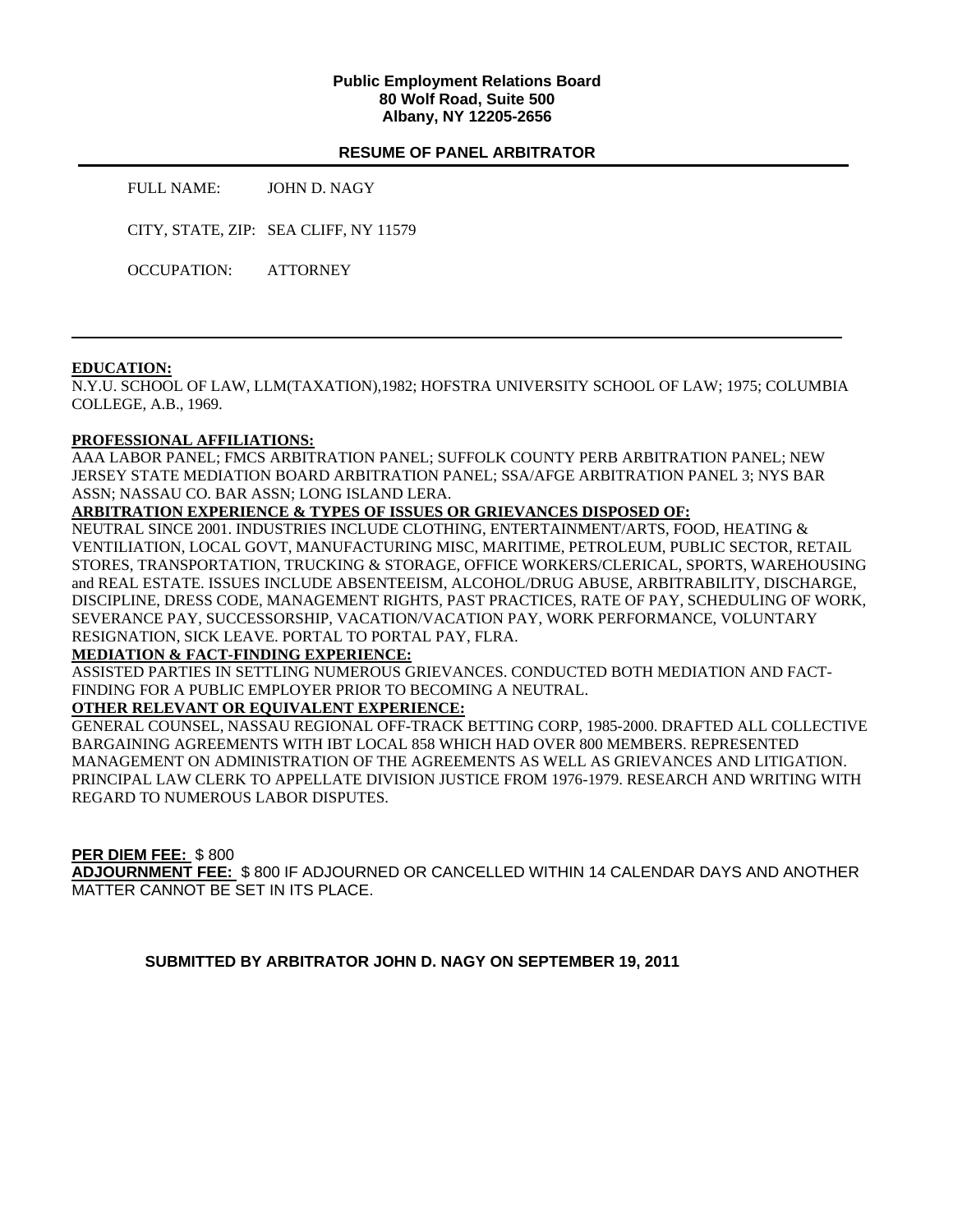#### **Public Employment Relations Board 80 Wolf Road, Suite 500 Albany, NY 12205-2656**

# **BILLING DISCLOSURE STATEMENT**

## ARBITRATOR'S NAME: **John D. Nagy**

The following is a description of my fees and expenses:

# A) HEARING TIME.

- (1) My per diem is \$800 for each day or any part thereof spent hearing a case.
- (2) If a hearing day exceeds 8 hours, I charge:

 $\Box$ a second full per diem  $\Box$ a prorated per diem

 $\boxtimes$ no additional charge  $\Box$ other (describe) :

(3) Additional comments: NONE

B) STUDY TIME.

- (1) I charge \$ 800 for each day spent in preparation of the opinion and award.
- (2) This charge  $\boxtimes$  will  $\Box$  will not be prorated for partial days devoted to such preparation.
- (3) Additional comments:

## C) TRAVEL TIME AND EXPENSES.

(1) When travel time plus hearing time exceeds hours in a calendar day:

 $\boxtimes$  Not applicable (no additional charge)

 $\Box$  I charge as follows (describe):

(2) I charge for actual, travel-related expenses incurred in connection with the case  $\Box$ YES  $\boxtimes$  NO.

Where appropriate, a mileage charge for auto travel will be billed at:

| $\boxtimes$ Prevailing IRS rate | $\Box$ Other (describe): |
|---------------------------------|--------------------------|
|---------------------------------|--------------------------|

(3) When the scheduled hearing day(s) requires an overnight stay:

 $\boxtimes$ There is no charge, other than for lodging and subsistence.

 $\Box$ I charge as follows (describe):

(4) Additional Comments: